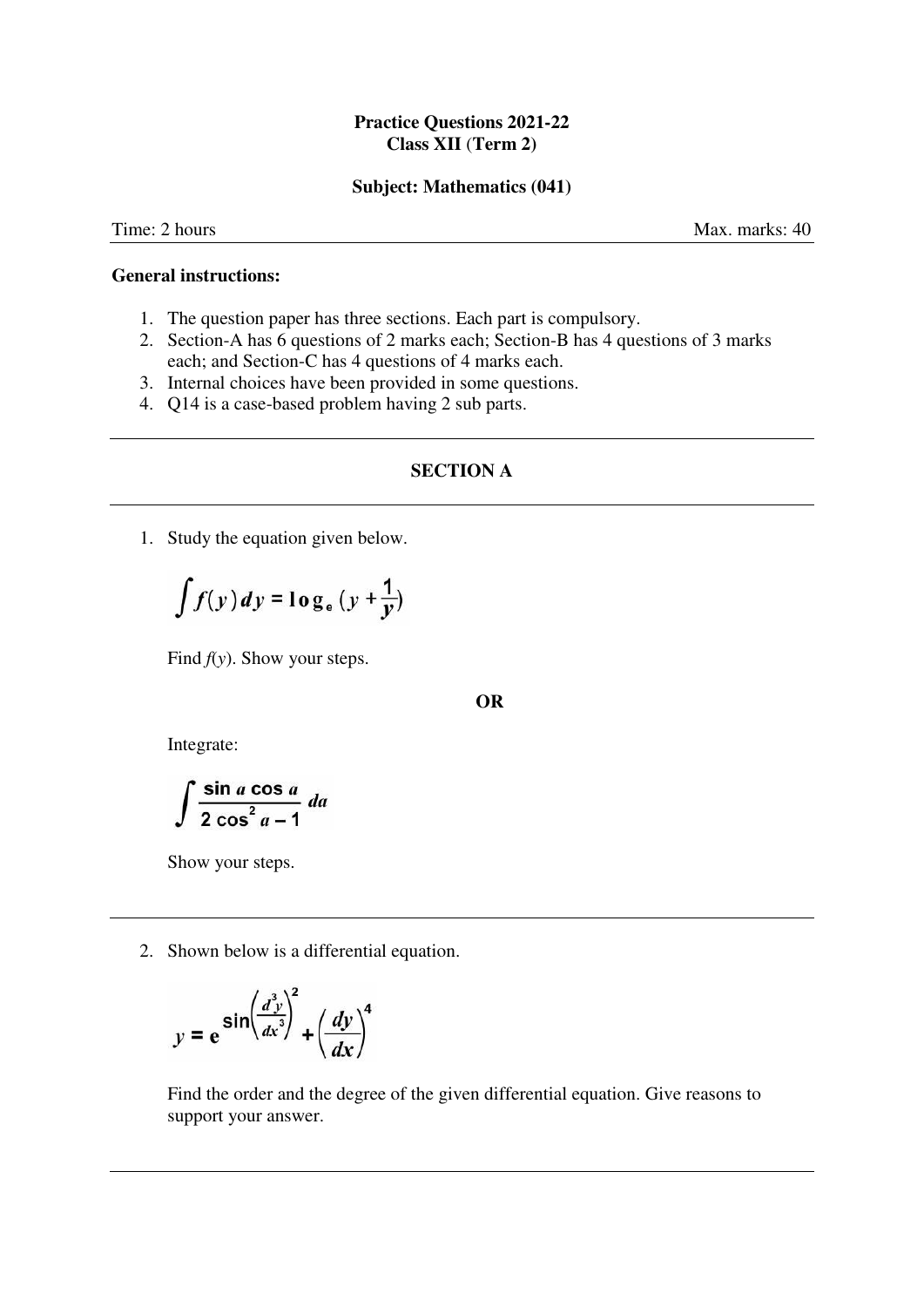3. Shown below are two vectors in their component forms.

$$
\vec{u} = 3\hat{i} - p\hat{j} + 5\hat{k}
$$
  

$$
\vec{v} = -6\hat{i} + 14\hat{j} + q\hat{k}
$$

For what values of *p* and *q* are the vectors collinear? Show your steps.

4. A(-1, 3, 2), B(-2, 3, -1), C(-5, *-*4, *p*) and D(-2, -4, 3) are four points in space. Lines AB and CD are parallel.

Find the value of *p*. Show your work and give valid reasons.

5. Bhavani is going to play a game of chess against one of four opponents in an intercollege sports competition. Each opponent is equally likely to be paired against her. The table below shows the chances of Bhavani losing, when paired against each opponent.

| <b>Opponent</b>                       |     | Opponent 1   Opponent 2   Opponent 3   Opponent 4 |       |     |
|---------------------------------------|-----|---------------------------------------------------|-------|-----|
| <b>Bhavani's chances</b><br>of losing | 12% | $60\%$                                            | $x\%$ | 84% |

If the probability that Bhavani loses the game that day is  $\frac{1}{2}$ , find the probability for Bhavani to be losing the game when paired against Opponent 3. Show your steps.

6. In the game of archery, the probability of Likith and Harish hitting the target are  $\frac{2}{3}$ and  $\frac{3}{4}$  respectively.

If both of them shoot an arrow, find the probability that the target is NOT hit by either of them. Show your steps.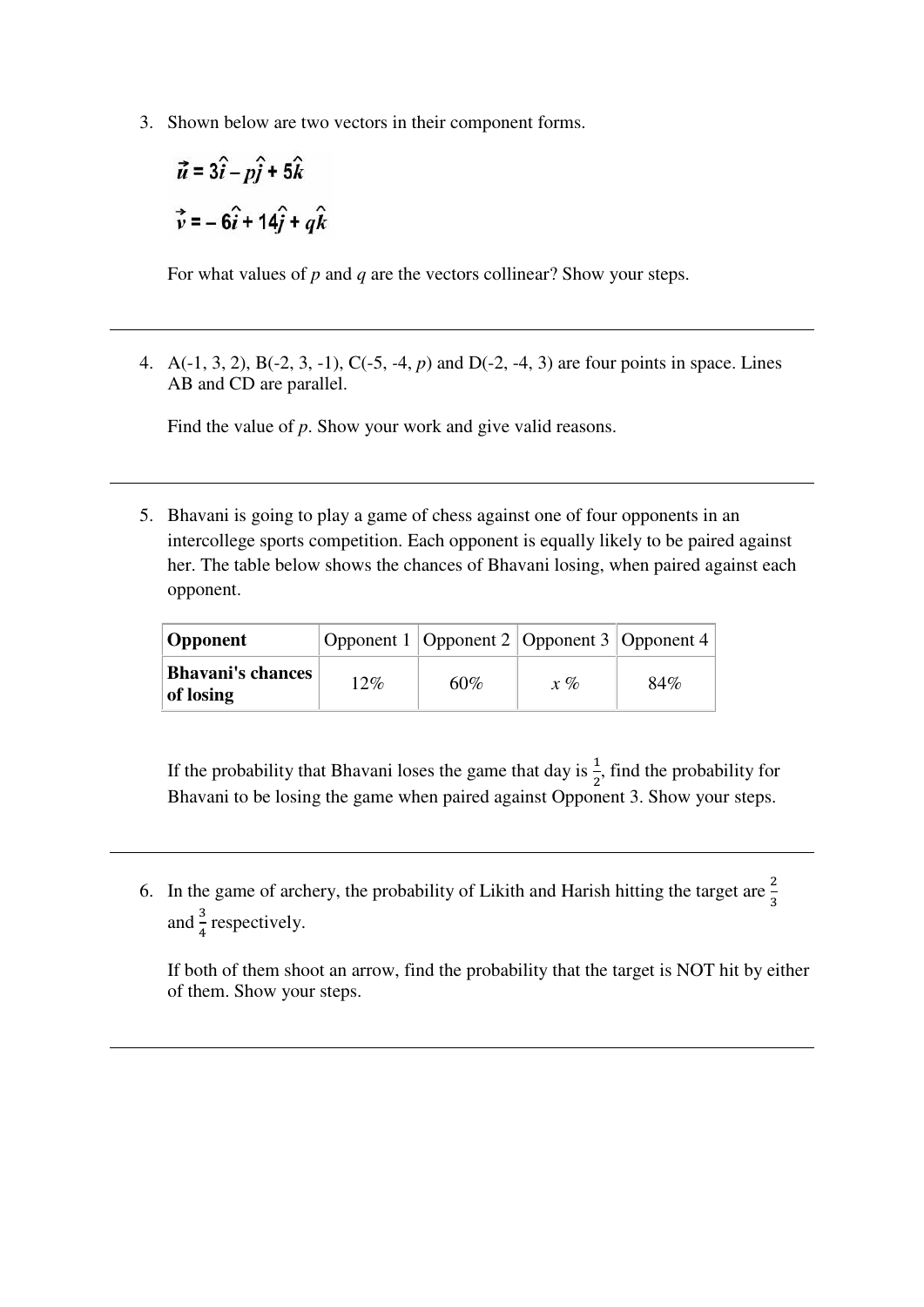7. The first derivative of a function  $f(x)$  is given below.

$$
\frac{e^x(x-1)}{x^2}
$$

If  $f(1) = e + 3$ , find  $f(x)$ . Show your steps.

8. Find the general solution of the differential equation given below.

$$
\frac{dy}{dx} = \frac{1}{x(1+x^2)}
$$

Show your steps.

### **OR**

Shown below is a differential equation where the value of *y* is 0 when  $x = 3$ .

$$
\frac{dy}{dx} + \frac{y}{x} = \frac{1}{x^2 \log x}
$$

Find the value of *y* when  $x = 5$ . Show your steps.

9. Three vertices - A, B and D of a parallelogram ABCD are given by, A(0, -3, 3), B(- 5,  $m - 3$ , 0) and D(1, -3, 4). The area of the parallelogram ABCD is 6 sq units.

Using the vector method, find the value(s) of *m*. Show your steps.

#### **OR**

 $\vec{r}$  and  $\vec{s}$  are unit vectors. If  $|\vec{r}+\vec{s}| = \sqrt{2}$ , find: i) the value of  $(4\vec{r} - \vec{s})$ .  $(2\vec{r} + \vec{s})$ . ii) the angle between  $\vec{r}$  and  $\vec{s}$ . Show your steps.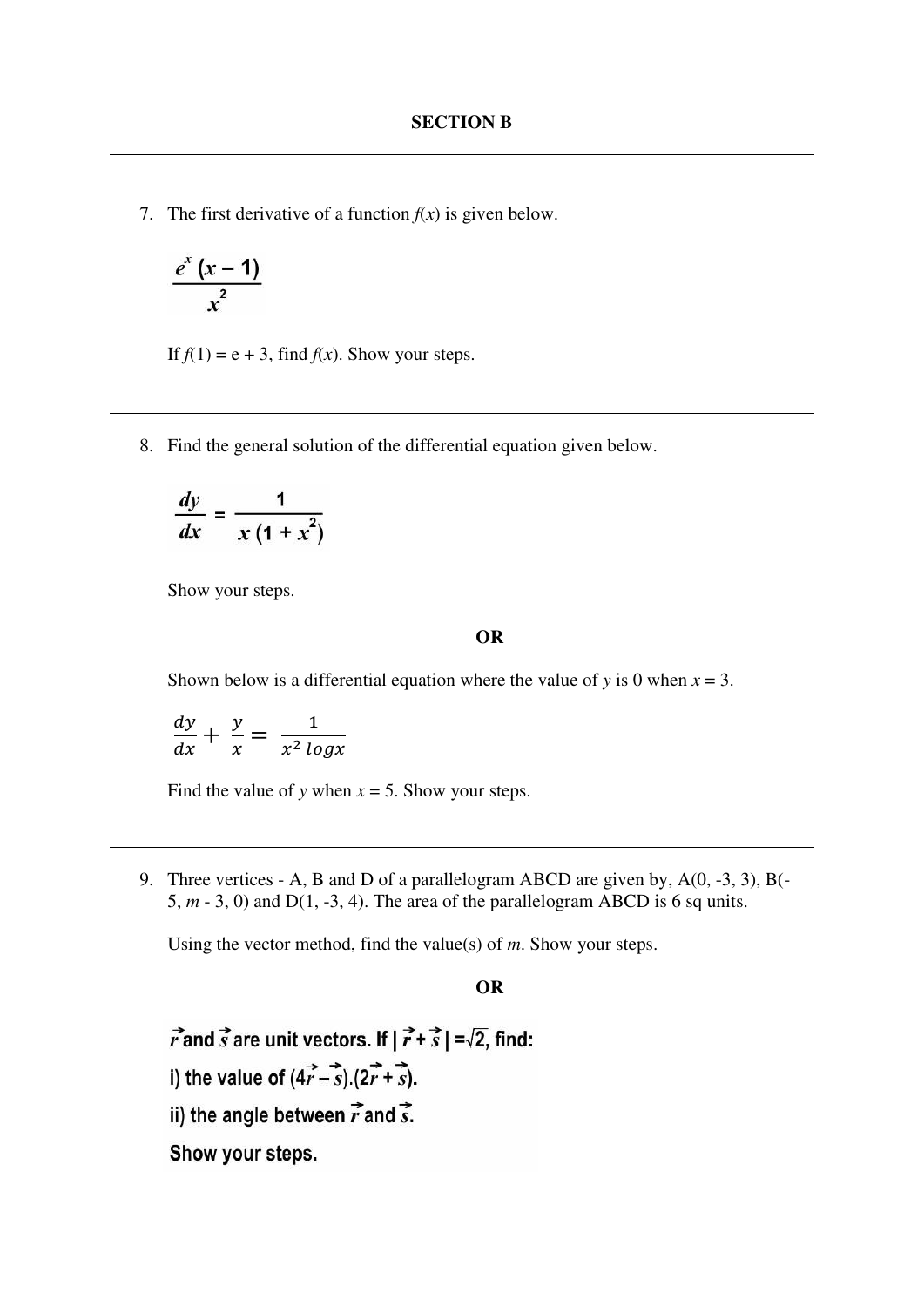10. The vector form of equations of two lines,  $l_1$  *and*  $l_2$  are:

$$
l_1: \vec{r} = 2\hat{i} - \hat{k} + \lambda(-2\hat{j} + \hat{k})
$$
  

$$
l_2: \vec{r} = \hat{i} + 3\hat{j} + 2\hat{k} + \mu(\hat{i} - 2\hat{k})
$$

Show that  $l_1$  and  $l_2$  are skew lines.

# **SECTION C**

11. Evaluate:

$$
\int_2^5 \frac{dx}{4x^2-8x+3}
$$

Show your steps.

12. Shown below is a parabola.

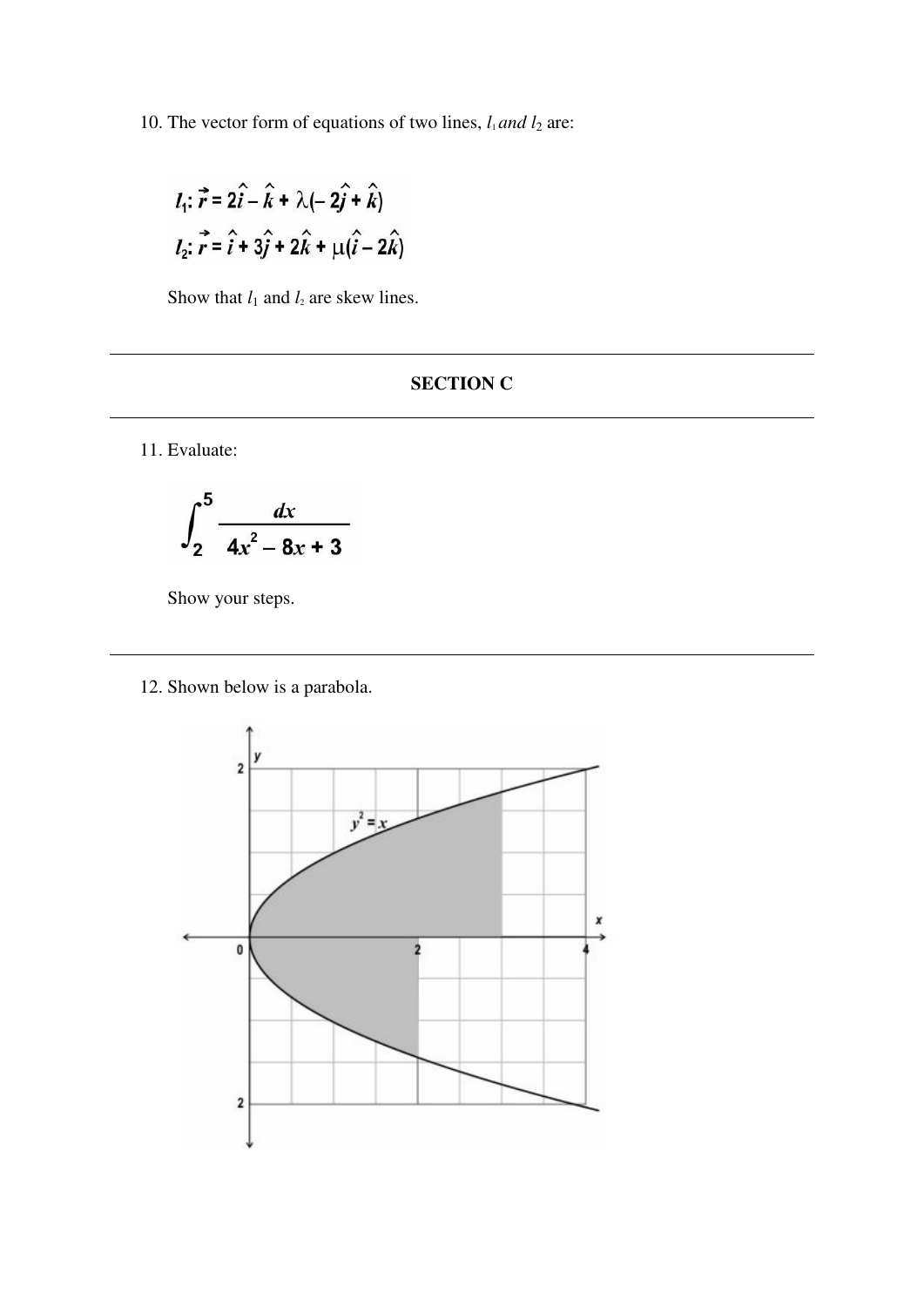Find the area of the shaded region. Show your steps.

*(Note: Take √2 as 1.4 and √3 as 1.7.)*

# **OR**

Shown below is the graph of  $f(x) = 2x^2$  in the first quadrant.



Find the area of the shaded region. Show your steps.

*(Note: You need not evaluate the square roots.)* 

13. Shown below are equations of two planes.

Plane 1:  $-6x - 3y - 2z = 12$ Plane 2:  $\vec{r}(2\hat{i} - 11\hat{j} - 10\hat{k}) - 6 = 0$ 

Is the point (-2, -3, -1) closer to plane 1 or plane 2? Show your work.